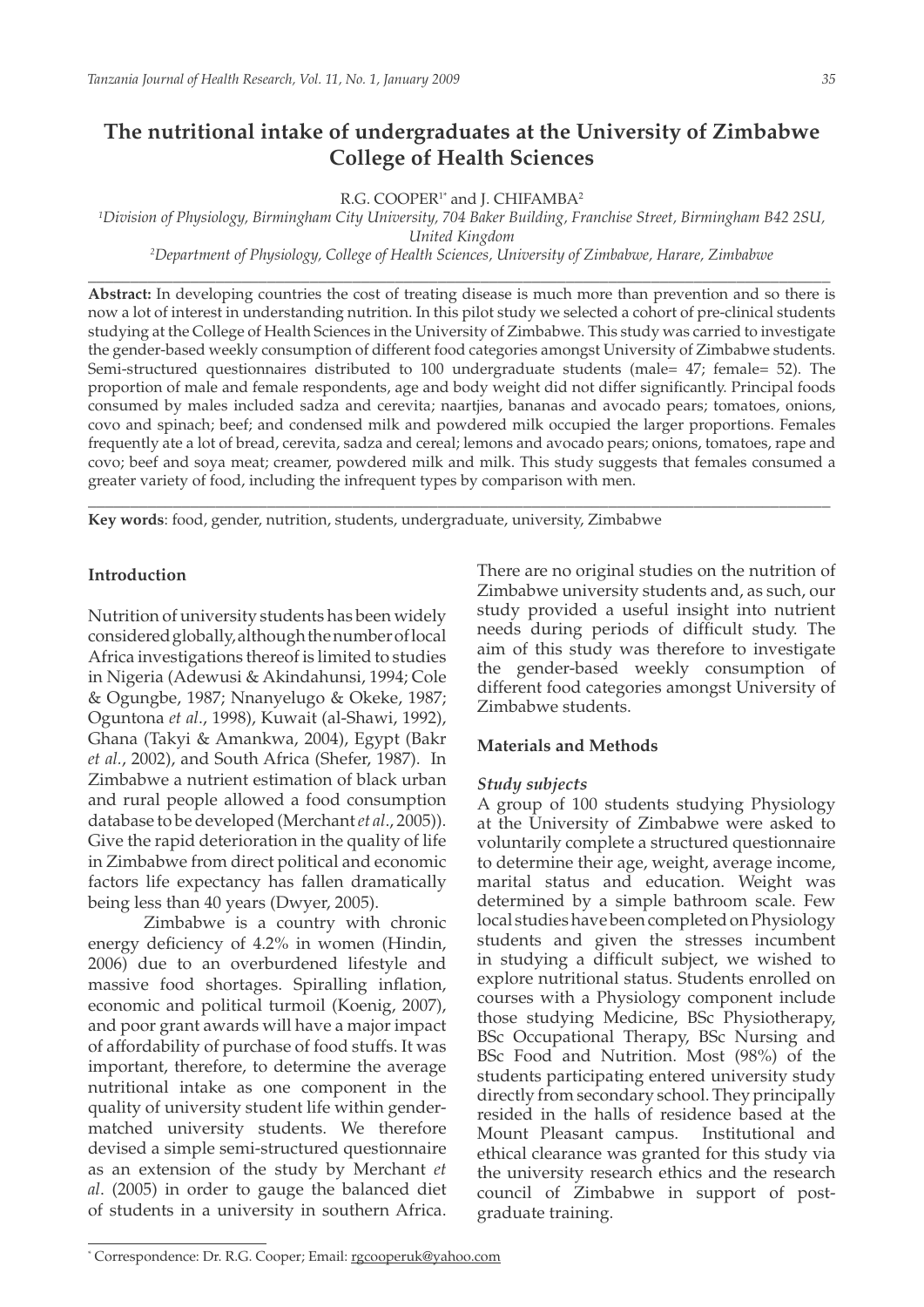## *Food categorisation and frequency of intake*

The questions designed were asked in terms of description of food eaten, when and how often based on a categorisation listed in Merchant *et al*. (2005). Students were asked to record from their memory the different types of foods consumed in one week per day within the categories: starch fruit, vegetables, meat and dairy. Beverages and sweets, and baked goods were however omitted because of the massive shortages and infrequency of manufacture and import of these products generally in food stores and supermarkets. Pre-tested openended questions were used to determine the student's consumption of an item, from which a weekly estimate was calculated by tally counts. Students were asked to specify at the time, the seasonality of the fruit in terms of what fruits are available in the shops/markets for sale. We did not determine the quantity of food eaten because of the massive food shortages currently experienced in Zimbabwe resulting in biased or inappropriate determinations of quantity of food consumed and its relationship to satiety.

#### *Data analysis*

The student's t-test (Microsoft Excel 2003) was used to determine statistical significant between genders and P<0.05 was taken as significant. The overall consumption of each food category (starch, fruit, vegetables, meat and dairy) between male and female respondents was done using the Spearman's rank correlation coefficient test (Minitab 15, Minitab Inc., Philadelphia, USA).

## **Results**

Only one person did not respond. The proportion of male and female respondents, age (male: 22.89±3.88 yr (range: 20-37yr), female: 21.10±1.50yr (19-27yr)) and body weight (male: 60.75±9.61 kg (range: 55-75kg), female: 59.25±12.82kg (45-77 kg)) did not differ significantly. The average annual income in males and females was US\$ 5,073.07 and US\$ 26,517.85, respectively. The vast majority of respondents were single (males: 44 in 45; females: 50 in 52) and 4 (males: 3; females: 1) had previous under-graduate degrees.

**Table 1: Differences in the number of times (mean ± SD) food is consumed per week** 

| Category      | <b>Item</b>  | <b>Males</b>    | <b>Females</b>  | ${\bf P}$ |
|---------------|--------------|-----------------|-----------------|-----------|
| <b>Starch</b> | <b>Bread</b> | $5.84 \pm 1.87$ | $6.54 \pm 1.27$ | < 0.05    |
|               | Cereal       | $4.44 \pm 1.84$ | $5.16 \pm 1.57$ | >0.05     |
|               | Sadza        | $6.12 \pm 1.76$ | $5.72 \pm 1.06$ | >0.05     |
|               | Sweet potato | $3.73 \pm 1.28$ | $1.54 \pm 0.75$ | < 0.05    |
|               | Potato       | $2.40 \pm 1.36$ | $3.75 \pm 1.28$ | >0.05     |
|               | Rice         | $2.55 \pm 1.13$ | $4.41 \pm 1.21$ | < 0.01    |
|               | Pasta        | $1.00 \pm 0.00$ | $4.39 \pm 1.78$ | < 0.001   |
|               | Beans        | $1.00 \pm 0.00$ | $3.00 \pm 0.00$ | < 0.001   |
|               | Cerevita     | $7.00 \pm 0.00$ | $5.75 \pm 1.30$ | < 0.001   |
| Fruit         | Banana       | $2.63 \pm 1.25$ | $2.64 \pm 1.01$ | >0.05     |
|               | Apple        | $2.04 \pm 1.88$ | $2.67 \pm 1.57$ | >0.05     |
|               | Peach        | $2.00 \pm 0.00$ | $3.00 \pm 0.00$ | < 0.001   |
|               | Guava        | $2.00 \pm 0.00$ | $2.40 \pm 0.55$ | >0.05     |
|               | Lemon        | $1.00 \pm 0.00$ | $5.50 \pm 1.60$ | < 0.001   |
|               | Avocado      | $2.74 \pm 0.14$ | $4.27 \pm 1.49$ | >0.05     |
|               | Orange       | $2.63 \pm 1.41$ | $3.63 \pm 1.59$ | >0.05     |
|               | Mango        | $2.00 \pm 0.00$ | $3.00 \pm 1.83$ | < 0.001   |
|               | Naartjie     | $5.00 \pm 1.83$ | $2.00 \pm 1.41$ | >0.05     |
| Vegetables    | Rape         | $1.65 \pm 0.32$ | $5.60 \pm 1.56$ | >0.05     |
|               | Tomato       | $7.00 \pm 0.00$ | $6.35 \pm 1.84$ | >0.05     |
|               | Onion        | $6.55 \pm 1.51$ | $6.64 \pm 1.21$ | >0.05     |
|               | Covo         | $6.28 \pm 1.65$ | $5.41 \pm 1.31$ | < 0.05    |
|               | Bean         | $3.83 \pm 1.64$ | $3.43 \pm 1.44$ | >0.05     |
|               | Cabbage      | $4.99 \pm 1.59$ | $4.39 \pm 1.72$ | >0.05     |
|               | Lettuce      | $4.60 \pm 1.51$ | $3.50 \pm 1.24$ | >0.05     |
|               | Carrot       | $3.65 \pm 1.14$ | $4.90 \pm 1.55$ | >0.05     |
|               | Spinach      | $5.88 \pm 1.76$ | $2.67 \pm 1.25$ | < 0.05    |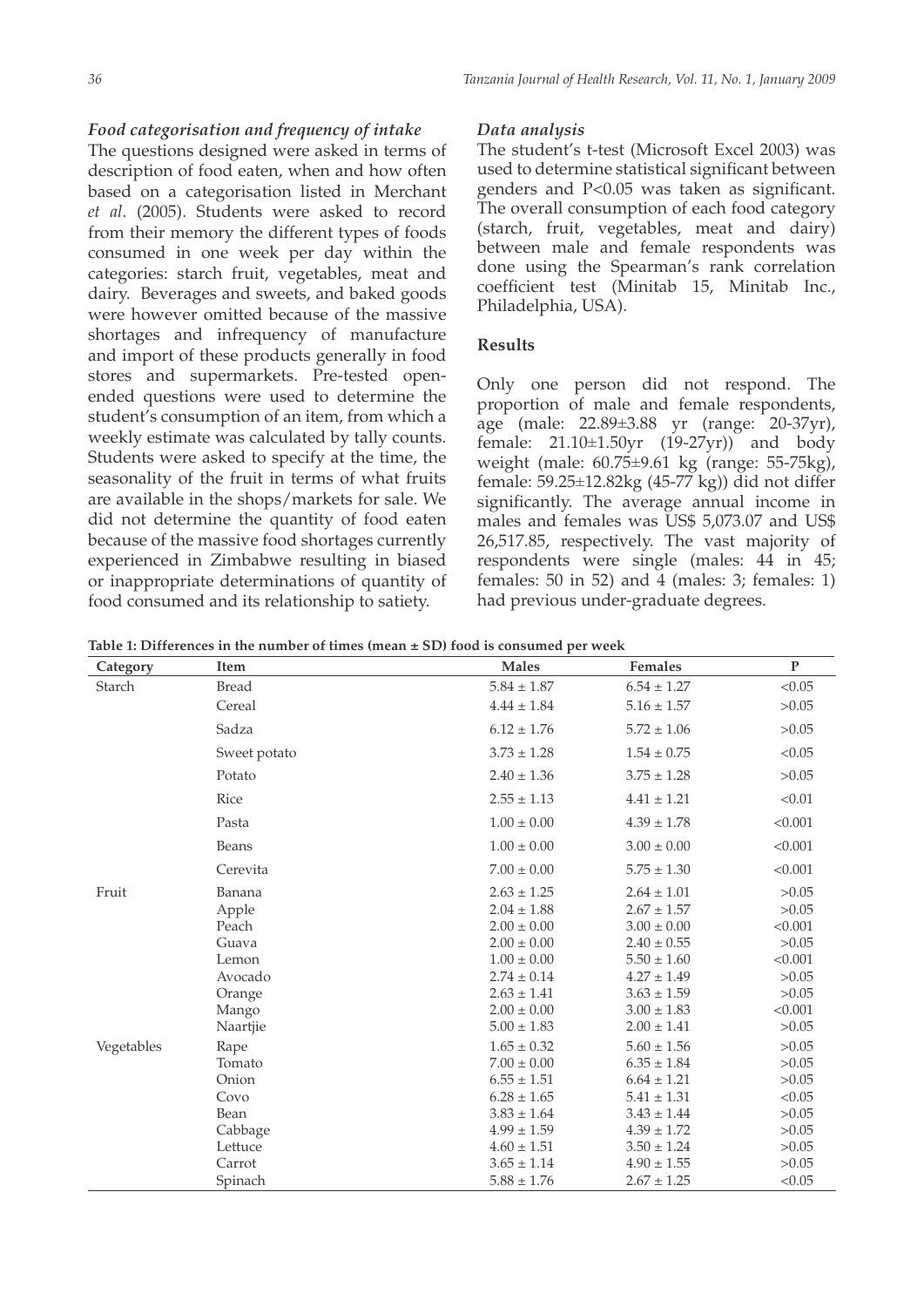| Category                                                                   | Item               | <b>Males</b>    | <b>Females</b>  | P       |
|----------------------------------------------------------------------------|--------------------|-----------------|-----------------|---------|
| Meat                                                                       | Beef               | $4.34 \pm 1.14$ | $4.33 \pm 1.64$ | >0.05   |
|                                                                            | Chicken            | $2.98 \pm 1.23$ | $3.18 \pm 1.45$ | >0.05   |
|                                                                            | Pork               | $2.21 \pm 1.09$ | $2.00 \pm 0.99$ | >0.05   |
|                                                                            | Fish               | $2.88 \pm 1.41$ | $1.41 \pm 1.09$ | < 0.05  |
|                                                                            | Eggs               | $2.50 \pm 0.71$ | $1.00 \pm 0.00$ | < 0.001 |
|                                                                            | Soya meat          | $1.00 \pm 0.00$ | $4.00 \pm 0.00$ | < 0.001 |
|                                                                            | Sausage            | $0.00 \pm 0.00$ | $2.45 \pm 1.04$ | < 0.001 |
|                                                                            | Mince              | $0.00 \pm 0.00$ | $5.90 \pm 1.33$ | < 0.001 |
|                                                                            | Mutton             | $0.00 \pm 0.00$ | $1.13 \pm 0.24$ | < 0.001 |
| Dairy                                                                      | Milk (pasteurised) | $3.76 \pm 1.87$ | $5.60 \pm 1.25$ | < 0.05  |
|                                                                            | Powdered milk      | $6.21 \pm 1.50$ | $6.60 \pm 1.27$ | >0.05   |
|                                                                            | Condensed milk     | $7.00 \pm 0.00$ | $1.40 \pm 0.43$ | < 0.001 |
|                                                                            | Yoghurt            | $2.21 \pm 1.27$ | $1.10 \pm 0.77$ | >0.05   |
|                                                                            | Lacto              | $1.36 \pm 0.66$ | $1.76 \pm 0.19$ | >0.05   |
|                                                                            | Ice cream          | $1.40 \pm 0.04$ | $0.89 \pm 0.02$ | >0.05   |
|                                                                            | Cheese             | $1.38 \pm 0.88$ | $1.70 \pm 0.31$ | >0.05   |
|                                                                            | Chocolate          | $1.00 \pm 0.00$ | $2.70 \pm 0.67$ | < 0.001 |
| $\mathbf{r}$ $\alpha$ $\alpha$ $\mathbf{r}$ $\mathbf{r}$<br>$\cdot$ $\sim$ | Creamer            | $0.00 \pm 0.00$ | $7.00 \pm 0.00$ | < 0.001 |

P<0.05 is significant

[Sadza is ground and cooked maize meal; Cerevita is cooked porridge composed of wheat, oats and bran; Naartjie is a tangerine (*Citrus aurantium*); Rape is a leafy vegetable and part of the cabbage family; Covo is mixed cut vegetable leaves principally kale and rape; and Lacto is fresh fermented milk sold commercially]

Although there were clear differences in individualised item consumption between males and females, there were no overall significant differences in consumption of food category. Amongst the principal foods consumed by males, sadza and cerevita; naartjies, bananas and avocado pears; tomatoes, onions, covo and spinach; beef; and condensed milk and powdered milk occupied the larger proportions (Table 1). Females ate significantly more bread, cerevita, sadza and cereal; lemons and avocado pears; onions, tomatoes, rape and covo; beef and soya meat; creamer, powdered milk and milk.

Within each food category there were responses to the following food categories (starch, fruit, vegetables, meat and dairy), although infrequently rated by respondents. Females had a greater proportion of in-frequently rated food items. In the starch category, noodles, yams, egg plant, butternut squash, spaghetti, mahesu (beverage of ground maize and sorghum), cakes, doughnuts and samp (milled rice) were not indicated by any males. In the fruit category, only males indicated consumption of classic cucumbers. Females, however, consumed the following items which were not eaten by men: magaka (wild cucumber), pawpaw, papaya, pears, blackberries, masawu (wild fruit), grapes and kiwi fruit. Males consumed more pumpkin leaves (3.75 rating) vs. females (0.83 rating) and equal portions of mushrooms and salad. However, females only consumed *Cleome spinosa* seeds (annual flower), broccoli, pepper, cauliflower, chomolia, baby marrow and frozen vegetables. Meat was only in-frequently rated by females who ate liver, matemba (small dried fish, *Limothrissa* spp.) and game meat. There were no in-frequently rated food items by males or females. However, they were still regarded as items consumed by a few people per week and had a bearing on choices of food available/ affordable and are listed by category.

## **Discussion**

This study suggested that females consumed a greater variety of food, including the infrequent types, presumably in an attempt to achieve a balanced diet, most probably supplemented by a greater income. In contrary, Nnanyelugo and Okeke (1987) reported a greater energy consumption in men in a study conducted in Nigeria. Although men in the West may prefer warm, hearty, meal-related comfort foods (such as steak, casseroles, and soup), and females instead preferred comfort foods that were more snack related (such as chocolate and ice cream) (Wansink *et al.*, 2003), the current study showed no such correlation. There was still some indication of food choice available in our study, as food consumption by women was significantly greater for chocolate, sausage, mince and mutton, whereas men ate significantly more fish and eggs. Some of the results suggested preference, e.g. men ate significantly more covo and spinach, vegetables rich in vitamin A (Adams-Campbell *et al*., 1993).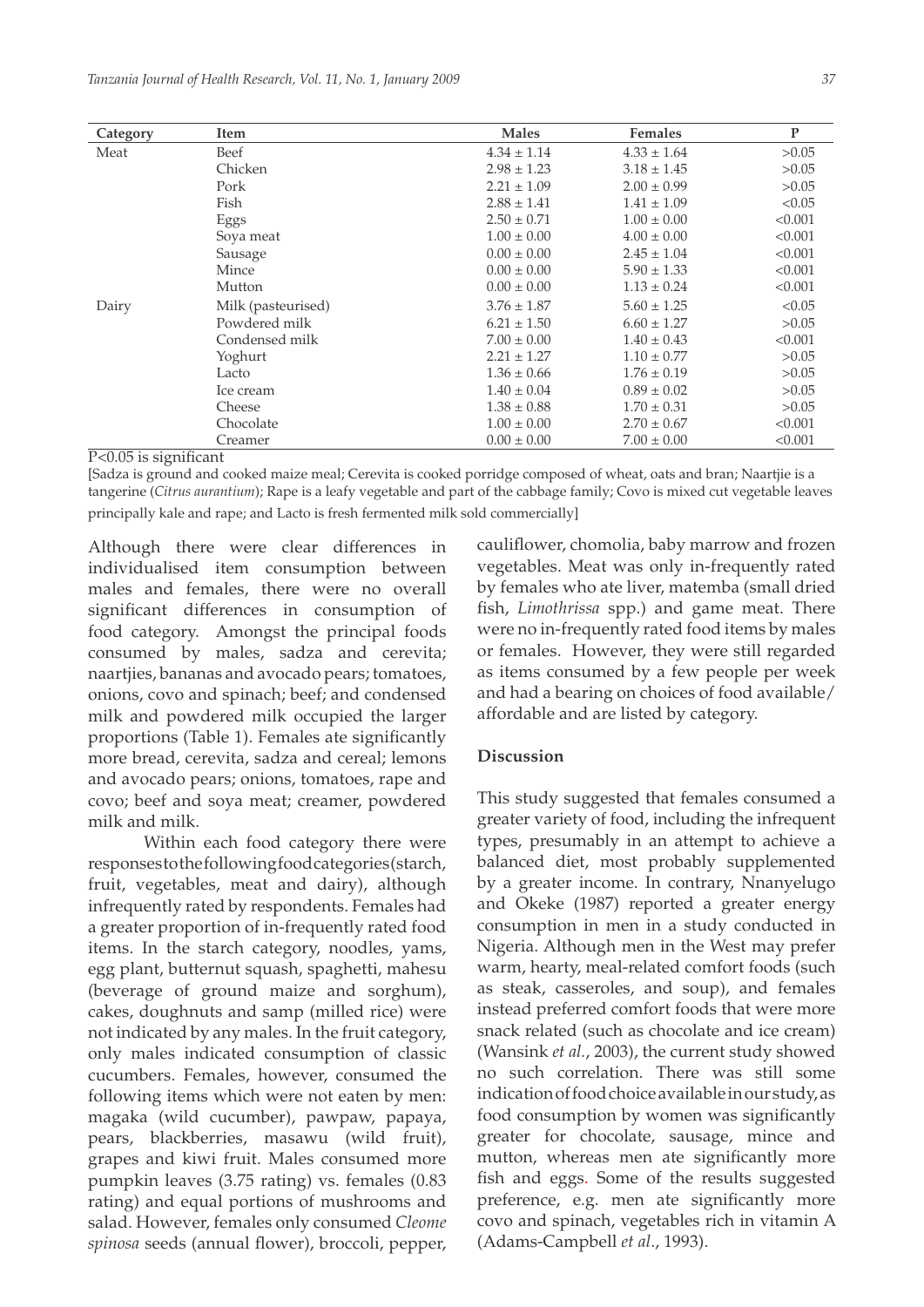Sadza, being a staple food amongst the black populace in Zimbabwe, was consumed commonly by both sexes, as agreed in Merchant *et al*. (2005). The importance of vitamin C consumption was evidenced in the consumption of citrus fruits by both sexes, although women ate significantly more peaches, lemons and mangos, either by taste or health-preference needs. There was no aversion to the like as has been suggested in a previous study on preeclampsia/eclampsia in Zimbabwean women (Atkinson *et al*., 1998). The greater consumption of soya meat amongst women suggested a healthy alternative source of protein and has been found to lower saturated fat levels in the diet (Ashton & Ball, 2000). The consumption of powdered and condense milk suggested a lower cost and convenience of storage, but may be more readily available than fresh milk. The significantly higher milk consumption in females may possibly be due to their higher cereal consumption, and was unlikely to be related to lactose intolerance (Nnanyelugo, 1984).

It appears from the study that women have a more balanced diet than men and indeed dietary phytooestrogen intake via lignan (Kreijkamp-Kaspers *et al*., 2007) may be associated with better performance and speed as required in personal tasks performed by women. It is advocated in the literature that a high intake of fruit and vegetables significantly reduced the risk of colon cancer, possibly through the protective action of quercetin (Mouat *et al.*, 2005). In our study there was indication of fruit consumption in both sexes, hence reducing colon disease. Additionally high consumption of fruit and vegetables is associated with reduced risk of ischemic heart disease (Freese *et al.*, 2002) and during a highvegetable diet intake, quercetin levels rise significantly (Erlund *et al*., 2002). The higher consumption of soya in women means they are likely to have had rich sources of the isoflavones daidzein and genistein (Liggins *et al*., 2002). It would have been useful to measure the exact quantity/mass of foods consumed per week.

The current investigation provided a unique insight to the dietary requirements of male and female undergraduate students in Zimbabwe with useful comparisons between male and female participants. We suggest further studies on cost-matched and family/ cultural influences on food consumption.

Ideally humans wish to achieve a balanced diet and the components of the like by culture are very important to assess health and well-being. We encourage more studies on University students in Africa, particularly in central and southern parts.

## **Acknowledgements**

All respondents in the study and the assistance of M. Chatambudza were valued and thanked.

Received 30 September 2008 Revised 25 November 2008 Accepted 27 November 2008

\_\_\_\_\_\_\_\_\_\_\_\_\_\_\_\_\_\_\_\_\_\_\_\_\_

## **References**

- Adams-Campbell, L.L., Agurs, T.D. & Ukoli F.A. (1993) Dietary assessment in Nigerian women: a pilot study. *Ethnicity & Disease* 3 Suppl., S62-S66.
- Adewusi, S.R. & Akindahunsi, A.A. (1994) Cassava processing, consumption, and cyanide toxicity. *Journal of Toxicology and Environmental Health* 43, 13-23.
- al-Shawi, A.N. (1992) Nutrient intakes of university women in Kuwait. *Journal of the Royal Society of Health* 112, 114-118.
- Ashton, E. & Ball, M. (2000) Effects of soy as tofu vs. meat on lipoprotein concentrations. *European Journal of Clinical Nutrition* 54, 14-19.
- Atkinson, J.O., Mahomed, K., Williams, M.A., Woelk, G.B,, Mudzamiri, S. & Weiss, N.S. (1998) Dietary risk factors for preeclampsia among women attending Harare Maternity Hospital, Zimbabwe. *Central African Journal of Medicine* 44, 86- 92.
- Bakr, E.M., Ismail, N.A. & Mahaba, H.M. (2002) Impact of life style on the nutritional status of medical students at Ain Shams University. *The Journal of the Egyptian Public Health Association* 77, 29-49.
- Cole, A.H. & Ogungbe, R.F. (1987) Food intake and energy expenditure of Nigerian female students. *British Journal of Nutrition* 57, 309-318.
- Dwyer, J. (2005) Global health and justice. *Bioethics* 19, 460-475.
- Erlund, I., Silaste, M.L., Alfthan, G., Rantala, M., Kesäniemei, Y.A. & Aro, A. (2002) Plasma concentration of the flavonoids